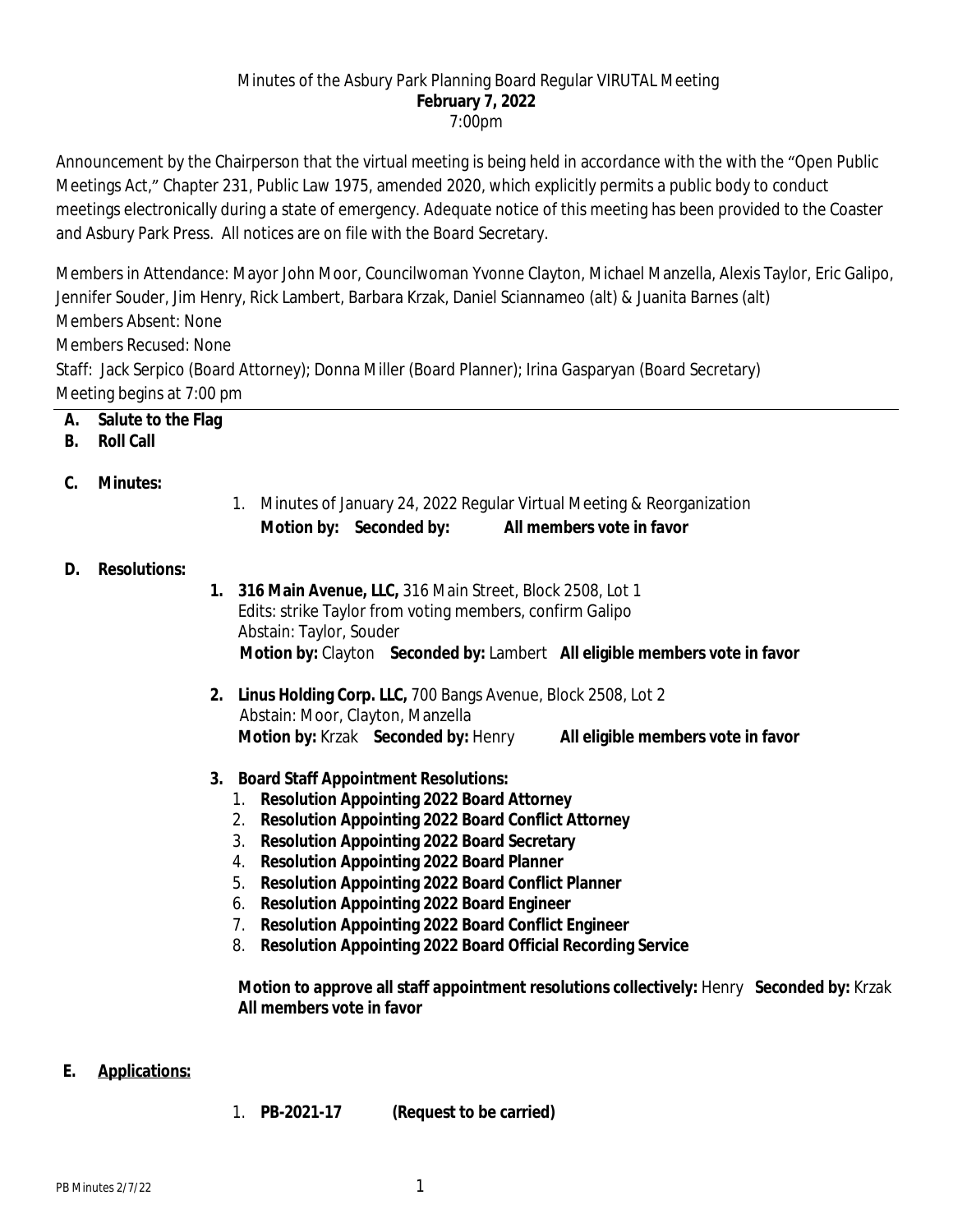# **900-904 Springwood Avenue, Block: 705 Lots: 1-4, Springwood Avenue Redevelopment Area**

Preliminary and Final Major Site Plan Demolition & Construction of 4-story mixed-use building with 92 residential, 4,075 SF of Retail Space & 7,798 SF of Office Space.

## **Motion to carry application to 3/21/22 with further notice**: Henry

**Seconded by:** Manzella All members vote in favor Exhibit B-1: Letter from Mr. Kennedy requesting to be carried & to waive all time constraints APPLICATION CARRIED

#### **F. Discussion:**

#### 1. **PB 2022-01**

# **Council Referral of Redevelopment Plan for 1201 Memorial Drive (cont.)- to discuss report to be sent to Council**

Donna Miller, Board Planner, sworn in

Krzak: my suggestion is to make a recommendation to planning dept or council that they take a look at this area to see that these individual plans not come up.

Miller: underlying zoning should be looked at, possible overlay zone for this area. There are other studies that are being looked at such as accessory dwelling units.

Krzak: so I think we do recommend to look at these other studies. #2 setbacks were addressed in report- align with area setbacks. #5 Density-

Henry: proposal is 9x higher than properties to west

Galipo: many of sfr are legal multi-families. # of non-conformities should be subject

Krzak: #6/7- commercial ground floor

Miller: Alonso presented that commercial is permitted but that developer hadn't proposed. Memorial doesn't need additional commercial; this will funnel people to existing commercial centers.

Krzak: I am hearing that even though plan states commercial is allowed, you want it to be required.

Sciannameo: think good to ask for percentage of frontage. Really want to say how much frontage on memorial drive.

Manzella: I was thinking they could make it very shallow

Krzak: so saying require minimum of 20% of retail or commercial of frontage on memorial

Lambert: supportive businesses for the residents

Krzak: remember its just a consideration, they could agree or say no. if we make it too restrictive it will turn whole thing off. Are we ok with all these suggestions along with the request to look @ this zone (in separate document).

Galipo: another subject of stormwater

Miller: the draft addresses and stormwater regs at time of application will cover it

Serpico: will take the letter drafted, clean up the sustainability clause & other items,  $2^{nd}$  letter from planning board to request there be a study. Simply state in point #4- board recommends council require 20% of ground floor frontage along memorial drive be commercial use.

Galipo: adding to supplemental doc the 20% commercial requirement

**Motion to make recommendations with comments discussed to Council:** Lambert **Seconded by:** Galipo **Recused:** Moor & Clayton **All other members vote in favor**